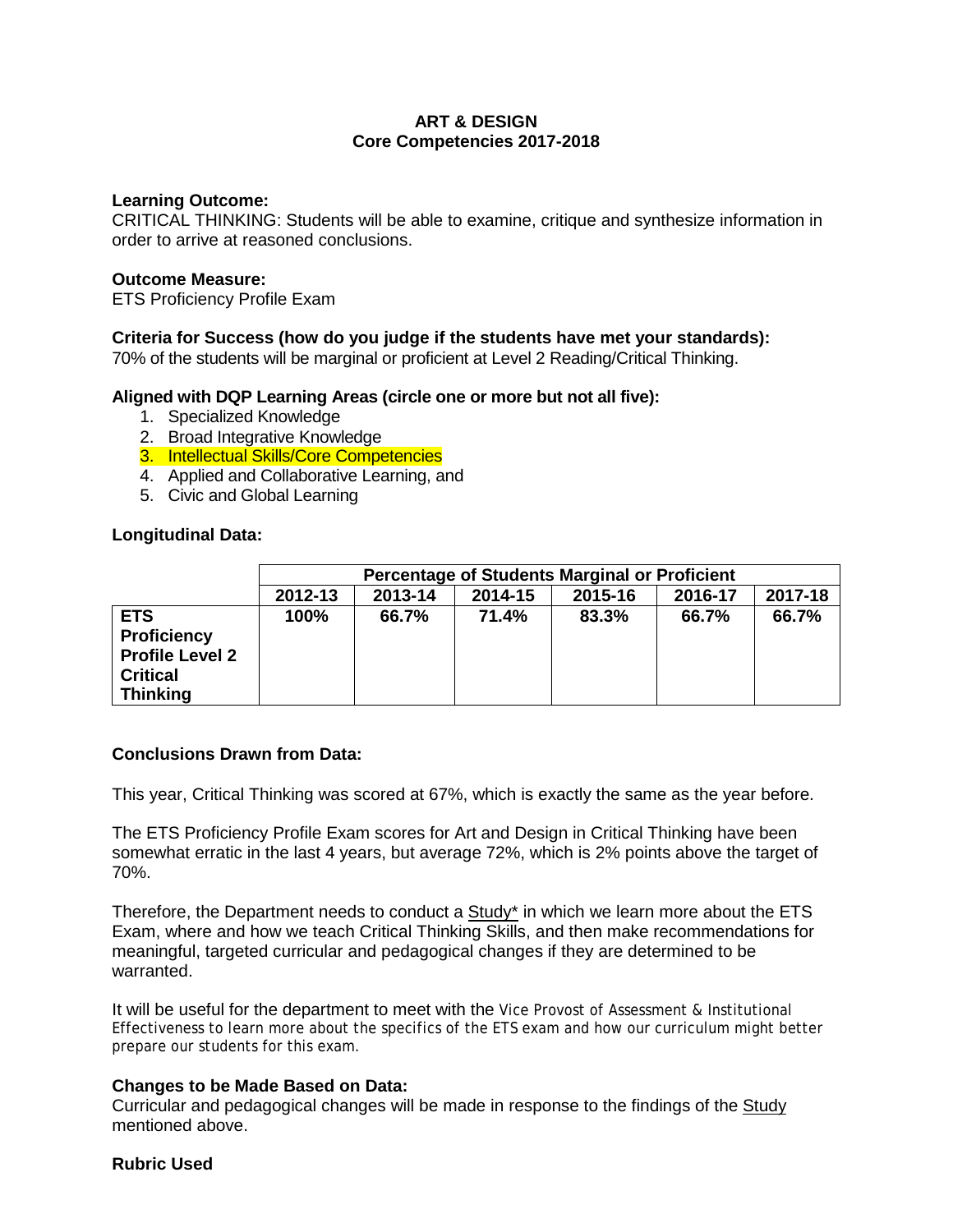## No rubric. We use the ETS Proficiency Profile test result. **ART & DESIGN Core Competencies**

# **Learning Outcome:**

WRITTEN: Students will be able to effectively express ideas and information to others through written communication.

### **Outcome Measure:**

ETS Proficiency Profile Exam

### **Criteria for Success (how do you judge if the students have met your standards):**

80% of the students will be marginal or proficient at Level 2 Writing.

# **Aligned with DQP Learning Areas (circle one or more but not all five):**

- 1. Specialized Knowledge
- 2. Broad Integrative Knowledge
- 3. Intellectual Skills/Core Competencies
- 4. Applied and Collaborative Learning, and
- 5. Civic and Global Learning

### **Longitudinal Data:**

|                                                                       |         | Percentage of Students Marginal or Proficient |                                          |       |       |       |  |  |  |  |  |
|-----------------------------------------------------------------------|---------|-----------------------------------------------|------------------------------------------|-------|-------|-------|--|--|--|--|--|
|                                                                       | 2012-13 | 2013-14                                       | 2017-18<br>2014-15<br>2016-17<br>2015-16 |       |       |       |  |  |  |  |  |
| <b>ETS</b><br><b>Proficiency</b><br><b>Profile Level 2</b><br>Writing | 100.0%  | 100.0%                                        | 78.6%                                    | 72.2% | 52.4% | 66.7% |  |  |  |  |  |

## **Conclusions Drawn from Data:**

This year, Written Communication was scored at 66.7%, which is an increase from the previous year but still below the 80% target for Proficient.

The ETS scores for Art and Design in Written Communication have fluctuated over the last 4 years but have declined annually since 2013-14, with the most precipitous drop occurring last year. The uptick in scores this year is encouraging but because its still below the target average, we will still need to monitor this and check in with Vice Provost of Assessment & Institutional Effectiveness to understand and develop strategies to best move forward.

### **Changes to be Made Based on Data:**

Curricular and pedagogical changes will be made in response to the findings of the Study mentioned above.

### **Rubric Used**

No rubric. We use the ETS Proficiency Profile test results.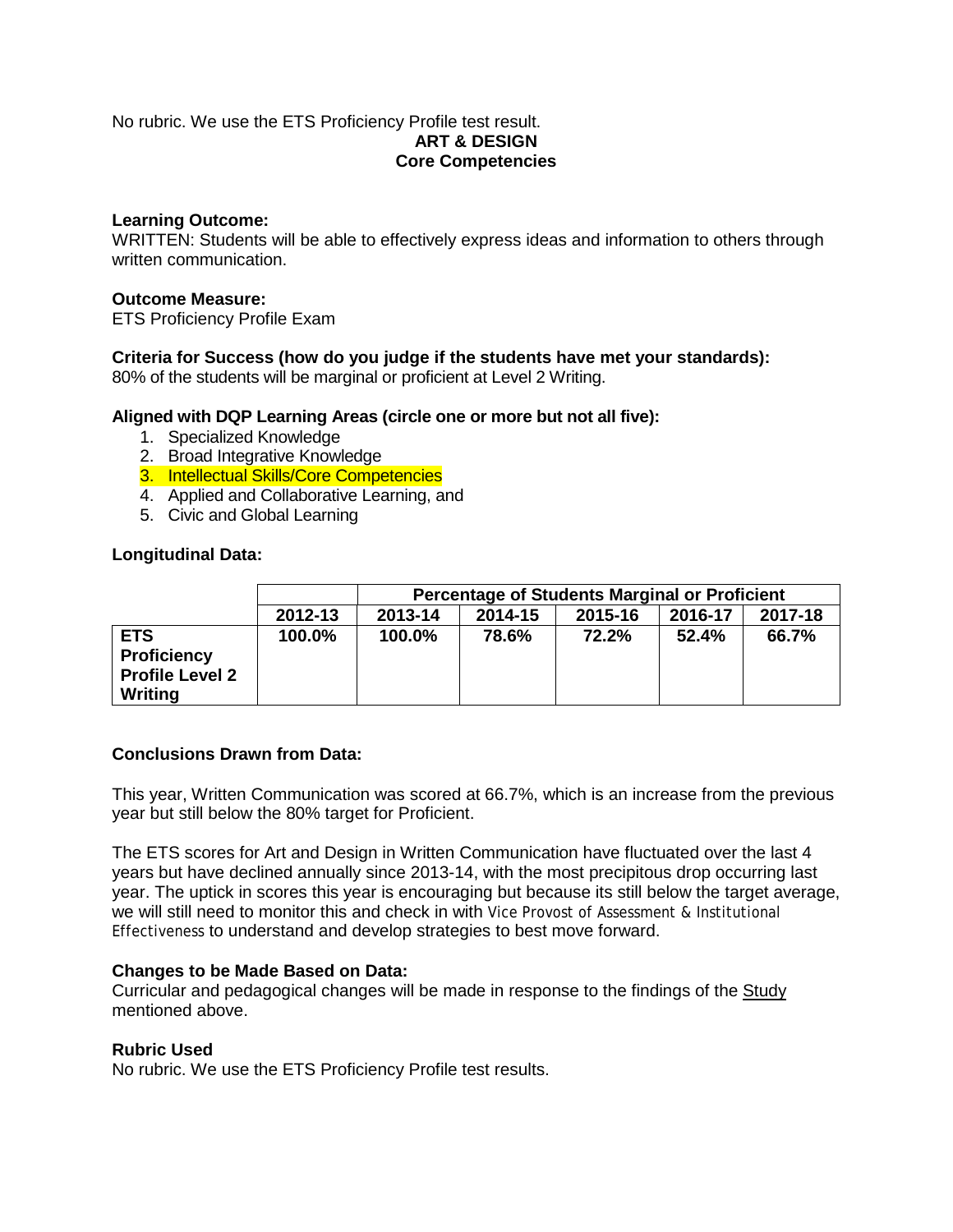# **Assessment Data: Graphic Design – Written Communication 2017-2018**

#### **Learning Outcome**

 **Written Communication:** Students will be able to write about their design strategies, problem solving, aesthetic choices, and contemporary designs.

### **Outcome Measure:**

PLNU Art and Design faculty members assesses students' written text in their Senior Graphic Design Portfolios from the capstone course: Art 471 – Senior Graphic Design Portfolio Review. Using a SLOs-based rubric (1-4 points: 4 being the highest), each student's Portfolio writing is scored by the faculty members. Scores are currently based on Department's generic writing rubric. A Rubric for scoring the Senior Art Portfolio Review writing more specifically is pending.

#### **Criteria for Success (if applicable):**

80% of students produce work of "developed" quality or higher on signature assignments.

#### **Aligned withDQP Learning Areas(marked item)**

- 1. **Specialized Knowledge**
- 2. Broad Integrative Knowledge
- 3. Intellectual Skills/Core Competencies
- 4. Applied and Collaborative Learning
- 5. Civic and Global Learning

#### **Longitudinal Data:**

|                                   | Percentage of Students Scoring 2.5 or higher |         |           |                 |         |         |         |
|-----------------------------------|----------------------------------------------|---------|-----------|-----------------|---------|---------|---------|
|                                   | 2011-12                                      | 2012-13 |           | 2013-14 2014-15 | 2015-16 | 2016-17 | 2017-18 |
|                                   | $3.5[4]*$                                    | 3.0[1]  | $3.0$ [2] | <b>NA [0]</b>   | NA [0]  | 84%     | [16]    |
| <b>Content and Writing Skills</b> | 100%                                         | 100%    | 100%      |                 |         |         |         |

**Content and Writing Skills** \*Number of Students/Average Score

### **Conclusions Drawn from Data**:

Although many of the Portfolios have an extensive about of text, there is not a rubric set up yet that can accurately assess the written component of this section.

This is the first year that the Writing learning outcome has been assessed separately for the Graphic Design and Visual Art Programs, so there is not yet enough data to indicate trends.

### **Changes to be Made Based on Data:**

After assessing Writing next year, 2017-18, it is necessary for the department to work together on forming a rubric that helps assess the written portion of senior portfolios. This process will get underway during the 2018-2019 school year and in Spring of 2019 we will use a newly developed rubric to assess this portion of the Portfolio.

#### **Rubric Used:**

A Rubric will be developed by the full time faculty during the 2018-19 school year and implemented in the Spring 2019 assessment report. This reflects the previous years comment: *A rubric for scoring the Senior Art Portfolio Review writing more specifically is pending.*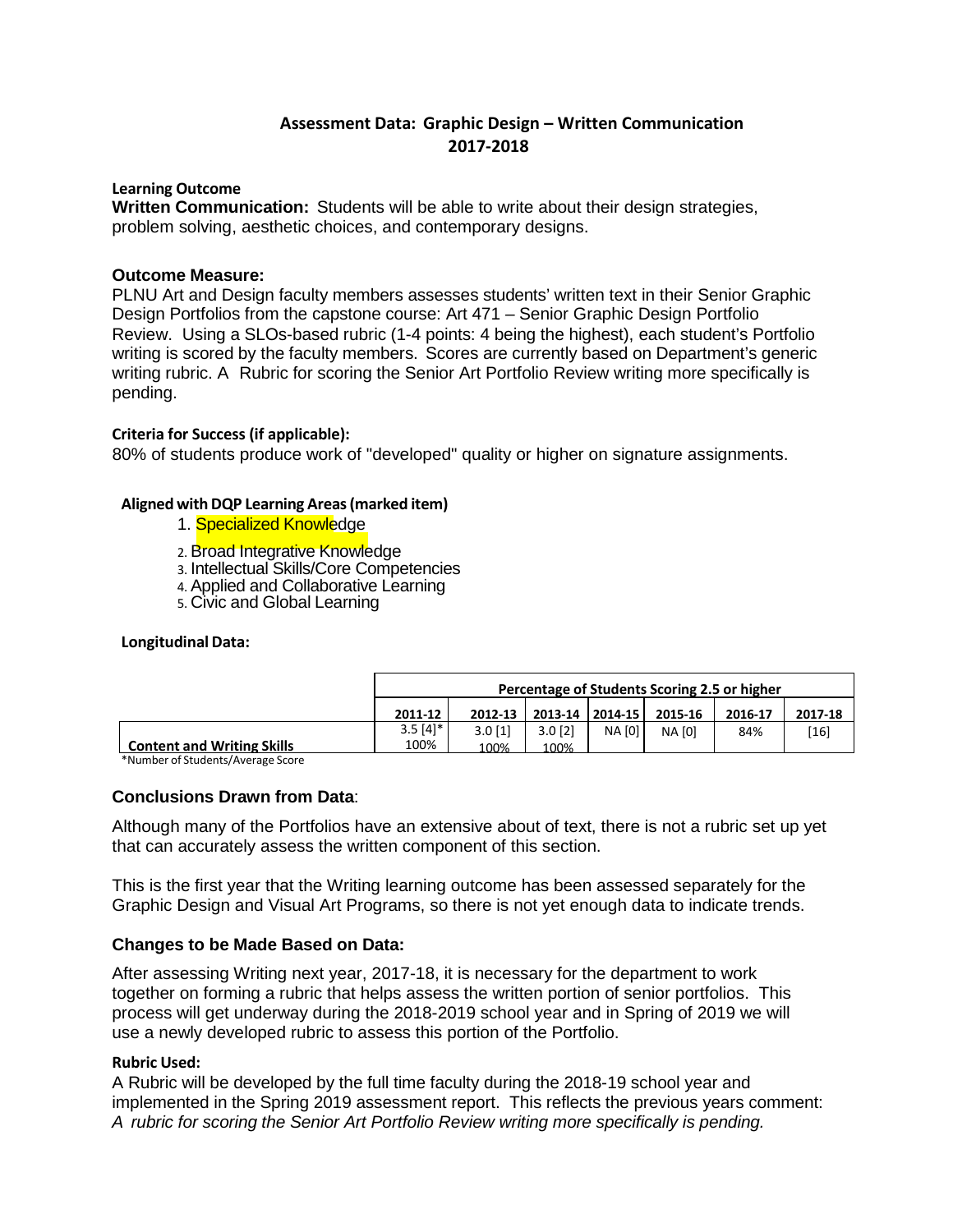# **Assessment Data: Visual Art - Written Communication 2017-2018**

#### **Learning Outcome**

**Written Communication:** Students will be able to write about their own artwork, using knowledge specific to the art/design discipline.

#### **Outcome Measure**:

Two PLNU Art and Design faculty members assesses Senior Visual Art Exhibition Thesis Papers from the capstone course: Art 472 – Senior Exhibition and Research Preparation. Using a SLOs-based rubric (1-4 points: 4 being the highest), each student's writing is scored by the faculty members. Scores are currently based on Department's generic writing rubric. A rubric for scoring the Thesis Papers more specifically is pending.

**Criteria for Success (if applicable):** 80% of the students will score a 2.5 or higher on a 4 point scale.

#### **Aligned with DQP Learning Areas(marked item)**

- 1. Specialized Knowledge
- 6. Broad Integrative Knowledge
- 7. Intellectual Skills/Core Competencies
- 8. Applied and Collaborative Learning
- 9. Civic and Global Learning

#### **Longitudinal Data:**

|                                   | Percentage of Students Scoring 2.5 or higher |                   |                   |         |               |                 |                     |
|-----------------------------------|----------------------------------------------|-------------------|-------------------|---------|---------------|-----------------|---------------------|
|                                   | 2011-12                                      | 2012-13           | 2013-14           | 2014-15 | 2015-16       | 2016-17         | 201718              |
| <b>Content and Writing Skills</b> | $3.5[4]*$<br>100%                            | $3.0$ [1]<br>100% | $3.0$ [2]<br>100% | NA [0]  | <b>NA [0]</b> | 3.3 [6]<br>100% | 3.66<br>[6]<br>100% |

\*Number of Students/Average Score

#### **Conclusions Drawn from Data**:

Assessment scores for writing in the Visual Art Senior Exhibition Thesis Paper are above the target level of 80%.

This is the second year that the Writing learning outcome has been assessed separately and specifically for the Graphic Design and Visual Art Programs, so there is not yet enough data to indicate trends. As we will be looking at how we are assessing as a whole, beginning with the 2018-19 school year, having two years under the current model will be helpful for any changes moving forward. This year marks an uptick in writing skills which could possibly be due to increased emphasis placed on the writing assignments after last years assessment.

(Scores for 2011-12 through 2013-14 were based on a scoring model that combined student writing from all three Department of Art and Design Programs: Art Education, Graphic Design, and Visual Art.) **Changes to be Made Based on Data:**

After assessing Writing next year, 2017-18, any necessary changes in curricula and/or pedagogy may be identified and recommended.

#### **Rubric Used:**

Scores are currently based on Department's generic writing rubric. A Rubric for scoring the Thesis Papers more specifically is pending.